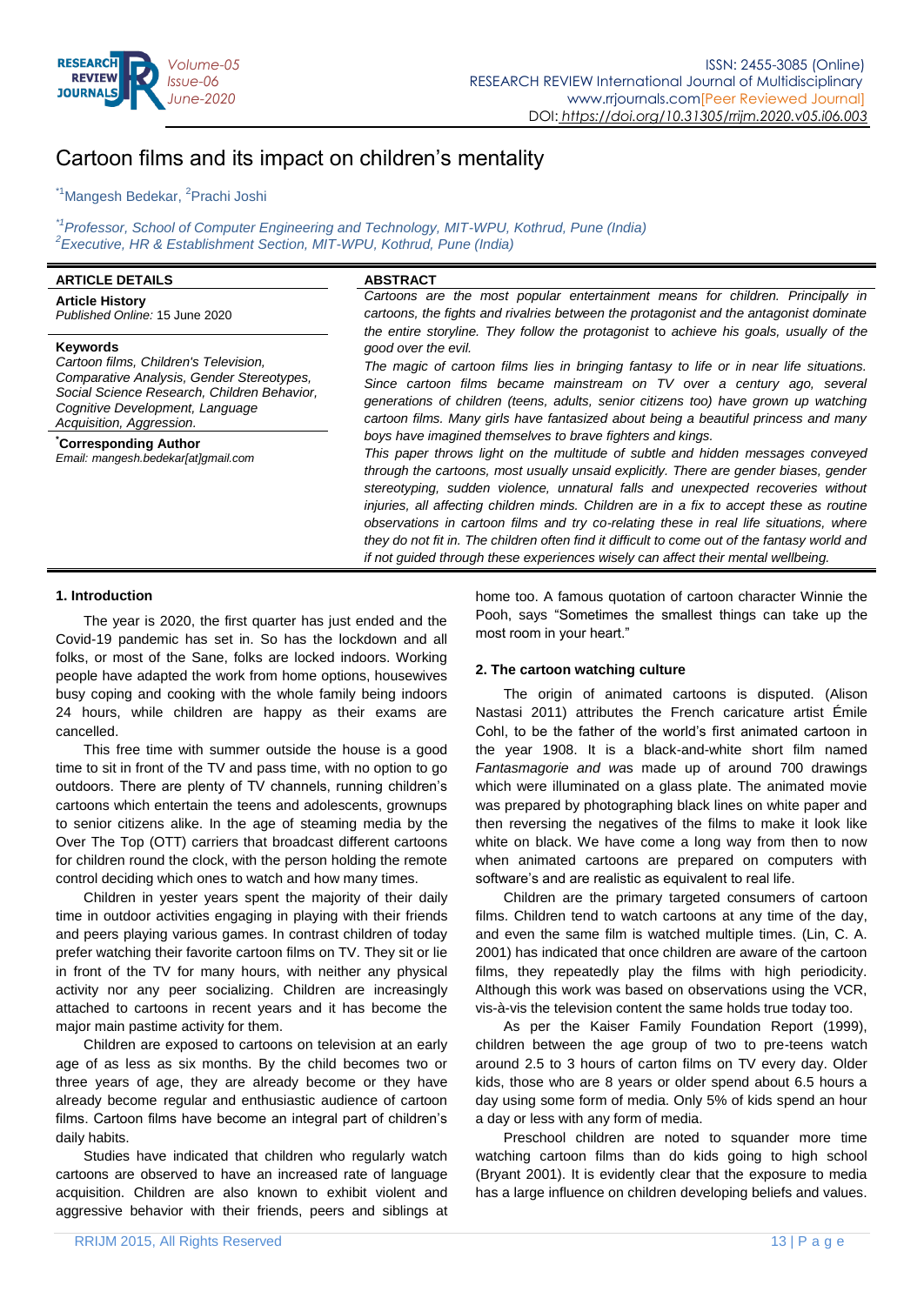(Signorielli and Bacue 1999) in their study of 30-years of television content found that female characters are underrepresented as compared to male characters. (Witt 2000) in his work found a larger ratio of around two-thirds of characters on television are male, which they have observed has been the same since the 1950s.

(Wiersma 2001), (Towbin et al. 2004) analyzed around sixteen animated films produced by Disney and reported that gender stereotyping has not evolved in synch with the changes that are observed in the society, but remained stereotypic and similar to the gender portrayals depicted from the first animated Disney cartoon film way back in 1937. The Majority of the protagonist characters in the animated films were Males.

Gender discrimination is usually seen to begin from inside the family and is affected by many external factors. Children"s communication while in school, with peers, with their friends also leads to prejudiced attitudes being developed towards gender bias in their lives ahead. One of the key factors in children"s internalization of gender stereotypes is the media (cartoon films) that they are exposed to repeatedly. Many cartoon films depict gender discrimination extensively. It is evident that the male gender is reflected as being dominant amongst the two.

As media increasingly becomes more a part of the daily life of children, children therapists will have to play an important role in helping parents manage the effects of the media in children. Therapists will have to tutor parents to help children in understanding and interpreting the embedded messages on gender, racial, and cultural stereotypes. It is required that the therapists should tutor parents to critically analyze the type of media content regularly watched by their wards. Without the assistance of parents, the interpretation of children, of what they are exposed in the media, will lead them to become passive recipients to these repetitive stereotyped messages, which eventually may lead to become firm beliefs.

It is desired that parents may watch the cartoon films with their children and engage in asking questions before, during, and after the film to increase their children's media literacy. Parents should understand the implied power of media and the messages that it sends to children. Parents may ask questions, such as – What messages are being conveyed through the media to girls and boys? Children will have to be made critical viewers at an early age, with the hope that the influence of media can be reduced. It has been reported that under the childlike appearances of the cartoon characters, the films have been observed to be depict gender stereotyping.

(Arma an Gökçearslan 2010) reports that, female characters are depicted at a status lower than males in cartoon films made before 1980. Male characters were depicted larger in number and appear more frequently. Male characters were prioritized. Children at their early ages get exposed to unequal representations of gender. It is also reported that animal and inanimate characters which are cast in many cartoons have anthropomorphic characteristics, which include walking on two feet, eating with hands (front appendages), speaking, etc. These characters are shown in these cartoon movies with human-like characteristics. Cartoon characters are even said to be designed on the basis of standard stereotypical male and female role models.

The protagonists in most of the cartoon programs are males. The ratio of male protagonist's verses female

protagonist's is highly skewed and include towards the male characters.

Children at these ages groups usually tend to have people of similar genders in their immediate surroundings as models. Girls take their mothers and boys take their fathers as role models and they tend to imitate and follow their behaviors. If there is nobody who can be taken as a model (if parents are separated or deceased), children usually take one of their favorite cartoon character as a model to replicate. These gender stereotypes which are evident in cartoon characters come into focus in terms of children who cannot differentiate between reality and fiction. (Barcus 1983) reported that there were 75% of characters being male and 21% female in children"s cartoon films.

(Teresa L. Thompson and Eugenia Zerbinos 1995) in their work have examined 175 cartoon films and reported that the number of male protagonists is more than female protagonists by a ratio of one third, while the number of other male characters in children"s cartoons is nearly one fifth more than females. (Smith et al. 2014) Examined portrayals of Gender, Race, & LGBT Status in movies released during 2007 to 2014 over 700 films and have found that male characters dominate the scene over female characters.

(Edwin Michael et al. 2012) their work based on content analysis of movies report that if this problem of stereotyping persists, there is an almost certain chance that children and youngsters will without doubt have a biased view on gender roles. (Amna Ameer 2016) in their study of comparative analysis of Hollywood"s six popular six animated movies report a drastic change is observed in the traits of the female characters. In earlier movies, female characters were portrayed as always in need of help, but they observed that female characters were shown to be more brave, strong, independent and closer to the real world.

(Gouri Malhotra et al. 2018) in their study investigated two present-day Indian cartoons from the point of view of the character's physical appearance, male or female roles in problem-solving, social roles and manners. They identified the stereotypically strong males are typically the hero and are the conflict resolvers and delimiting the females to aspect roles or supporting roles only.

#### **3. Cartoon character Roles**

The TV channels explored are the following -

1) Cartoon Network 2) Discovery Kids 3) Disney Channel 4) Disney Junior 5) Disney XD 6) Hungama 7) Nick 8) Nick JR. 9) Pogo 10) Sonic Nickelodeon

Based on how a character is portrayed in the cartoon film, the characters can be grouped and labeled as one of the following roles:

1) Protagonist 2) Antagonist / Antagonist's Henchman 3) Rival / Frenemy / Bully 4) Protagonist"s Friend / Co-Worker / Ally / Side-kick 5) Protagonist's Family Member 6) Other Roles.

As per census data the gender ratio in India for males:females is 51.47:48.53, while the cartoon character ratio of males:females is 73:27. (Rozario et al. 2017) in their work have given a list of characters usually played by the male and female roles in cartoons. As per their observations 74.63% of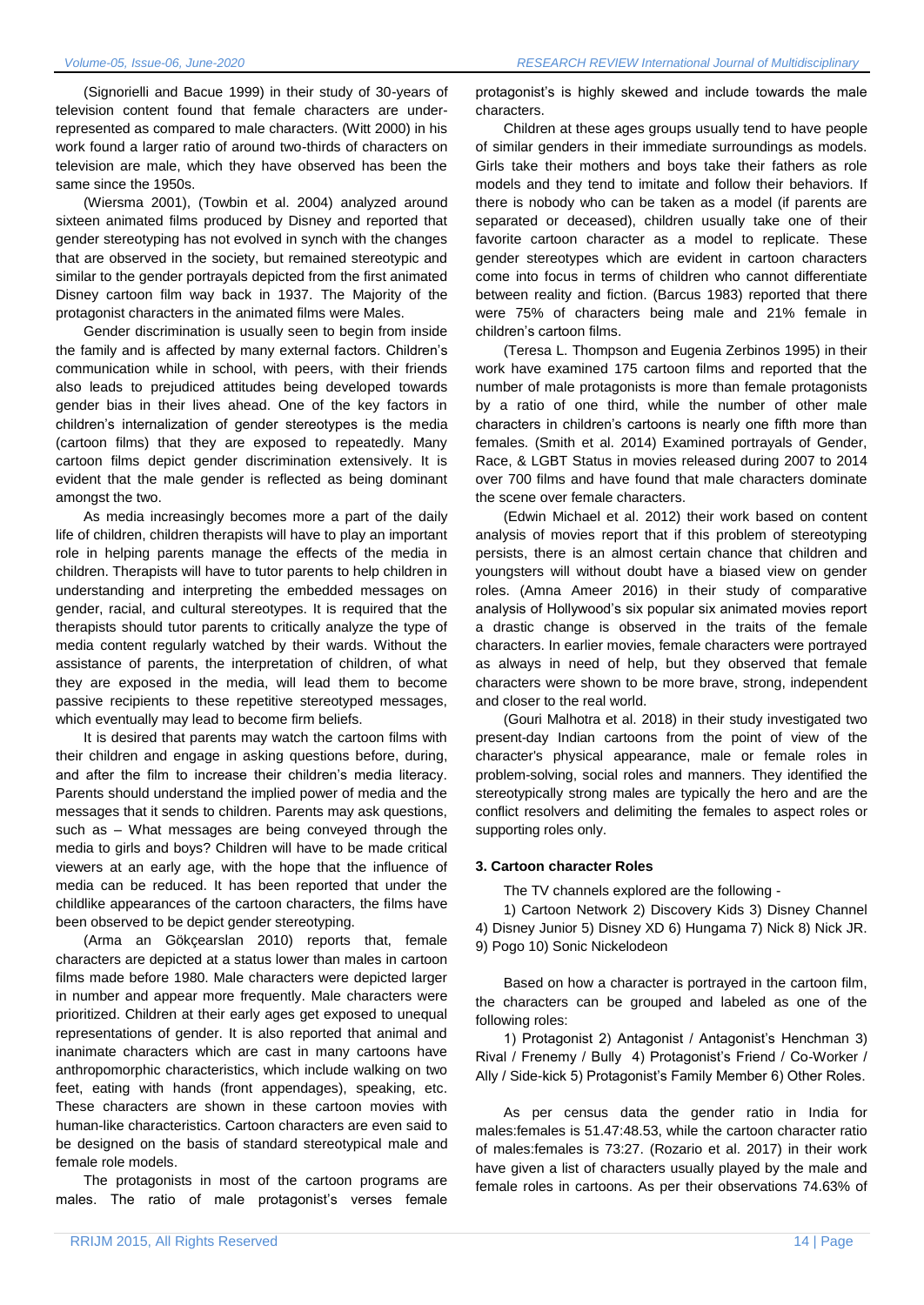the kids cartoons depicted in India are simply voice-overs of non-India made cartoon films.

As indicated in (FICCI-KPMG, 2015).around 42% of all the cartoon films shown in India are imported from the USA. Japanese content being telecast on Indian television is on the rise and is second to the content adapted from USA.

(Merskin 2008) as children regularly watch television content, they are subconsciously absorbing the dominant ideology that is depicted to them. At this early age the critical skills and cognitive abilities of children are not completely developed. It is of great concern that children simply accept the TV depictions as truths from the real world.

(Shumaila Ahmed & Juliana Abdul Wahab 2014) investigated cartoon characters" gender ratio on Cartoon Network the popular cartoon channel during Jan-Jul 2013. They observed an imbalance between the male and female character representations in the cartoons. They found that the appearance and roles of male characters were more strong, active and aggressive while female characters were more socialized, beautiful and sexually attractive, weak and passive too.

(Cynthia Ebere-Anaba 2016) have reported that Disney films did have an effect on a child"s perception of genders. They go on to explain the importance of a child's environment and family on their gender role perceptions.

(Sharmila Kayal & J. Seena 2019) have attempted to understand the social messages conveyed through cartoon movies. They depict how cartoon movies if properly made can convey the right messages to the masses including children.

(Teresa L. Thompson and Eugenia Zerbinos 1997) interviewed children within age groups of 4 to 9 years to identify how they perceived the male and female characters in cartoon films. They report some interesting findings like, (a) the favorite cartoon of nearly half of the children was continuing adventure, (b) girls recognized that the behaviors of the male characters made an impact on girl characters; (c) the type of cartoon movie that was preferred by the children had an impact on their perceptions about cartoon characters.

(Olusola Samuel Oyero, Kehinde Opeyemi Oyesomi 2014) Conducted a survey and concluded that parents perceive that cartoons help children in increasing skills in spoken English, increasing good morals, along with keeping children busy. Some parents expressed that some cartoons could have negative influence on the children. It is thought to have some regulations for mitigating the negative aspects of cartoon films. It is recommended that parents should make a conscious effort to monitor the cartoon films watched by their children to ensure that it is appropriate to their age group.

(Rahim et al. 2014) worked on Malay language education in Malaysia and reported that educators should consider cartoons as a teaching tool in second language or foreign language learning. (Sara c. Hare 2018) studied 150 topgrossing full-length cartoon films. They report that there is no significant change over the years under consideration (from 1980 to 2016) to alter the gender balance in the cartoon represented in the animated films. (Steven J. Kirsh 2006) in the review paper indicates the effects of violence in cartoon movies on the aggressive behavior in youth. They go on to propose a mechanism for reducing the negative influence of cartoon violence on youth.

(Ghilzai et al. 2017) surveyed and interviewed children and their siblings and conclude that children mostly watch cartoons for the following reasons, 41 % for fun, 23 % for action, and 17% for learning. Few Children also exhibit anti-social behavior based on the long (read over) exposure of the TV for longer durations. Some 70% of children tend to imitate cartoons in their real life. Depiction of violence and aggressive behaviors in cartoons can lead to similarity in the children"s behavior too.

### **4. Why Cartoons Have Animal Characters**

(Richard Coyne 2012) have listed nine reasons why children like to see animals as characters in cartoons namely, (1) Almost human**,** (2) Symbiosis, (3) Darwinian, (4) Anthropological, (5) Jungian, (6) Matter out of place, (7) Exaggeration, (8) Metaphor, (9) Supremacy.

(Richard Coyne 2014) further went on to add the tenth reason as **"**getting animals to talk", to the prior list of nine reasons.

(Thuận Sarzynski 2018) from a designer / developers perspective, creating human character is difficult. About animals, you have access to a spectrum of shapes, colors and textures. Animal characters are easier to manage when you design your characters. Cartoon creators use the general culture and ideas that people have about animals, for example a cat trying to catch a mouse. Doing these things with real humans would be very difficult, but with animals it looks cute and funny.

Dogs are said to be man"s best friend. Dogs rank in at number tree of most adopted pets by homes, second only to fishes at number one and cats at number two. Carton films on fish are very few but are abound on cats and dogs.

Cartoon films have depicted a multitude of animals as central characters namely - Cats, Dogs, Mouse, Duck, Squirrels, Bear, Canary, Pig, Wolf, Frog, Parrott, Chicken, etc.

Some cats and dogs have become famous as they are depicted in many carton films and children are connected with them. Table 1 depicts famous cats in cartoon films while Table 2 depicts famous dogs in cartoon films.

**Table – 1**

| Famous cats in cartoon films |  |                    |  |  |
|------------------------------|--|--------------------|--|--|
| Garfield                     |  | <b>Hello Kitty</b> |  |  |
| Tom                          |  | Pepé Le Pew        |  |  |
| Sylvester                    |  | Pink Panther       |  |  |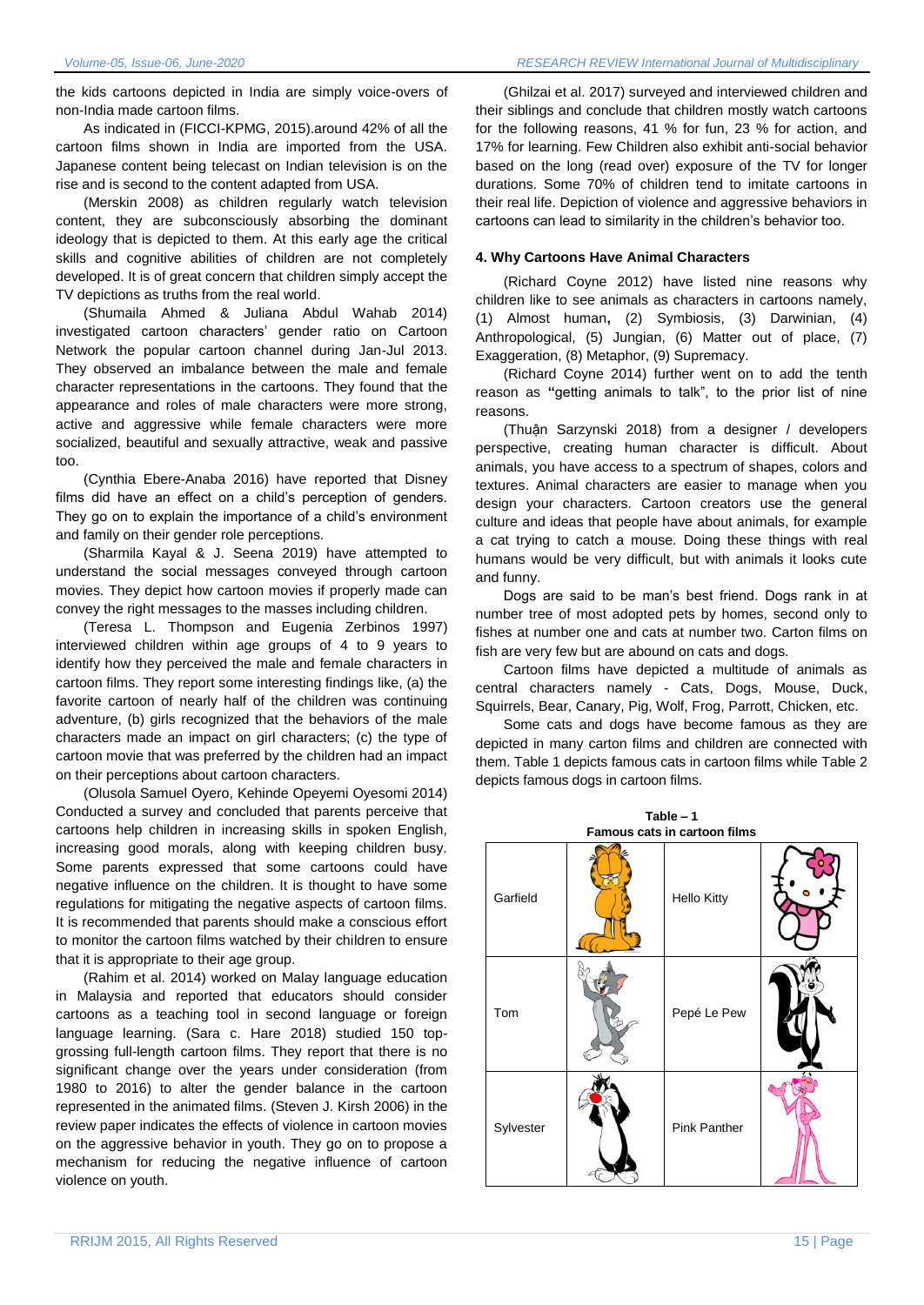

**Table – 2 Famous dogs in cartoon films** Droopy Scooby Doo Brian Griffin (COPS Snoopy Goofy | Courage Odie | Muttley Pluto  $\sqrt{2}$  Astro

## **5. Why cartoon characters have four fingers?**

Many viewers might have not noticed that many cartoon characters usually sport only four fingers on their hands. But once it is understood, it becomes evident all over in most of the cartoon characters, especially the ones who are humanlike characters. There is no clearly specified basis for why cartoons have four fingers. There are some very good reasons for it that, which date back to the good old days of animation. Before computers were used in making animated cartoons, artists drew cartoons by hand.

Drawing hands and fingers is the hardest part of the body to draw. Having hands with three spaced out fingers, with same

shape and size, and a thumb speeds up the creative process by 20%. (Elizabeth Adetula 2017) well explains by sketching characters with only four digits, it saved time and money per character. It also implies fewer fingers to animate.

There are some more reasons for this, as many of the cartoons have animal characters, and we as humans do not necessarily associate animals having five fingers on their limbs. In Walt Disney once said, "Using five fingers would have made Mickey"s hands look like a bunch of bananas."

## **6. Effects of Cartoons on Children**

(Rosil Sinha 2015) indicate that the magic of animation film actually lies in bringing fantasy to life. One of the ways of transforming imagination into reality is by utilizing and developing animal characters as depicted in cartoons.

The work lists five main reasons why cartoons have animals,

- (1) Animal characters help the narrative,
- (2) We can relate and identify,
- (3) Raising awareness and empathy,
- (4) Personhood is Universal,
- (5) Comic relief.

(Anisha Nair 2018) has reported the positive and negative effects of Cartoons on Children.

The positive effects are,

- (1) Helps Children Get an Early Start on Learning,
- (2) Helps in the Cognitive Development,
- (3) Helps in the Language Development,
- (4) Enhances Creativity,
- (5) Promotes Laughter and Relieves Stress,
- (6) Helps Kids Learn About Different Things.

The negative effects are,

- (1) Encourages Violence,
- (2) Promotes Unruly Behavior and Lack of Empathy,
- (3) Promotes the Use of Foul Language,
- (4) Encourages Unsocial Behavior,
- (5) May Lead to Health Problems Due to Sedentary Lifestyle,
- (6) Promotes Bad Role Models.

Tips for Parents to deal with the negative side effects of cartoons on a child,

- (1) Watch it with the children,
- (2) Curtail the hours of exposure,
- (3) Choose age appropriate or instructive cartoons,
- (4) Make children understand the difference between Cartoons and Reality,
- (5) Use appropriate Filtering and Monitoring Applications.

# **7. Conclusion**

It can very well be concluded that under the pretty cute and seemingly innocent characters and the stories of the cartoon characters, there lies an ocean of hidden traits. There are social messages of gender disparity, and social stereotyping.

On one hand cartoons help the children to learn, enjoy, keep themselves entertained, but can also lead them to be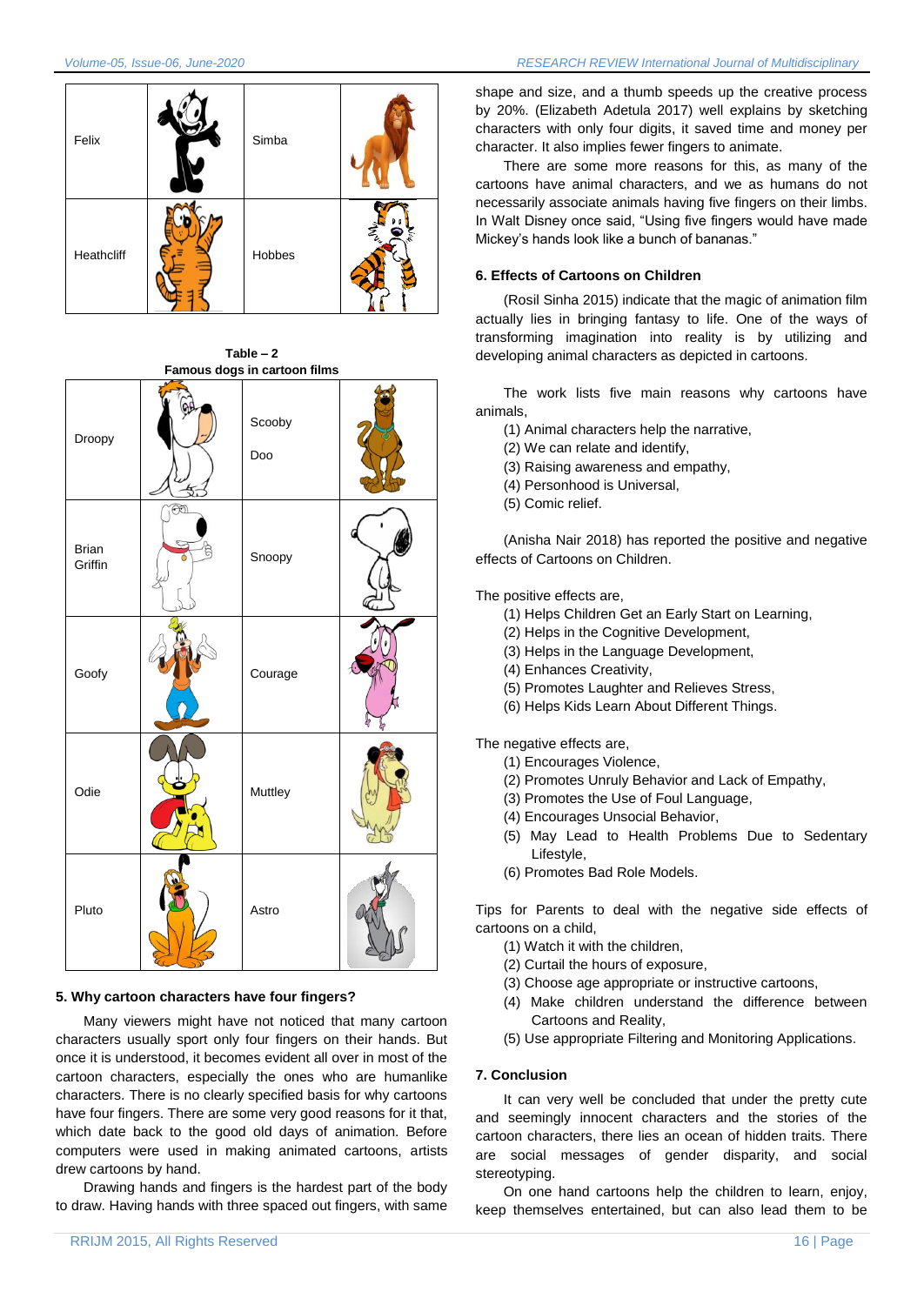more violent, aggressive and restless. The way children interpret cartoons is to be studied in detail to understand the long lasting effects that cartoons have on children's minds.

### **References**

- 1. Agrawal, S., Ramesh , D. (2014): "Millennium Development goals and well being in urban India. National Seminar n India"s Urban Environment-A changing scenario, 17-18 January, Dept. of Economics, The M.S. University of Baroda, Baroda.
- 2. (Alison Nastasi 2011) Alison Nastasi (2011) Watch the World"s First Animated Cartoon, November 24, 2011, availabe online at - [https://www.flavorwire.com/234958/watch](https://www.flavorwire.com/234958/watch-the-worlds-first-animated-cartoon)[the-worlds-first-animated-cartoon](https://www.flavorwire.com/234958/watch-the-worlds-first-animated-cartoon)
- 3. (Anisha Nair 2018) Anisha Nair (2018) Positive and Negative Effects of Cartoons on Child Behaviour and Development, September 26, 2018, available online [https://parenting.firstcry.com/articles/positive-and-negative](https://parenting.firstcry.com/articles/positive-and-negative-effects-of-cartoons-on-child-behaviour-and-development/)[effects-of-cartoons-on-child-behaviour-and-development/](https://parenting.firstcry.com/articles/positive-and-negative-effects-of-cartoons-on-child-behaviour-and-development/)
- 4. (Amna Ameer 2016) Amna Ameer & Dr. Fouzia Naz, (2016) A Comparative Study of the Leading Female Characters in Popular Old and New Hollywood Animated Movies, Journal of Mass Communication, Vol. 14, May 2016 Pp. 57 – 84.
- 5. (Arma an Gökçearslan 2010) Arma an Gökçearslan (2010) The effect of cartoon movies on children's gender development, WCES-2010, DOI 10.1016/j.sbspro.2010.03.846, Pp.5202- 5207.
- 6. (Barcus 1983) Francis E. Barcus (1983) Images of life on children's television: Sex roles, minorities, and families. New York: Praeger.
- 7. (Bryant 2001) Bryant, J., & Bryant, J. A. (Eds.) (2001) Television and the American family (2nd ed.) Mahwah, NJ: Lawrence Erlbaum, Journal of Family Communication, Volume 4, Issue 1, DOI: 10.1207/s15327698jfc0401\_6, Pp. 61-63.
- 8. (Cynthia Ebere-Anaba 2016) Cynthia Ebere-Anaba (2016) Children"s Perceptions of Gender roles as portrayed in Disney films, report, Department of Psychology, School of Arts, Dublin Business School.
- 9. (Edwin Michael et al. 2012) Edwin Michael, Afi Roshezry Abu Bakar, Ira Meilita Ibrahim, Geetha Veerappan, Norazleen Mohamad Noor, Lim Ean Heng, Taufik A. Latif (2012) A Comparative Study of Gender Roles in Animated Films, Global Journal of Human Social Science Volume XII, Issue V, Version I, Pp. 73-78.
- 10. (FICCI-KPMG 2015) Indian media and entertainment industry report FICCI – KPMG, 2015.
- 11. (Ghilzai et al. 2017) Shazia Akbar Ghilzai, Rabia Alam, Zubair Ahmad, Amina Shaukat, Syeda Shahum Noor (2017) Impact of Cartoon Programs on Children's Language and Behavior, Insights in Language Society and Culture, 2 (2017) Pp. 104-126.
- 12. (Gouri Malhotra et al. 2018) Gouri Malhotra, Dr. Mehak Jonjua & Dr. Rajesh Rana (2018) Gender Inequalities in Animated World: A view of Indian cartoon series, Research Review International Journal of Multidisciplinary, Volume-03, Issue-12, ISSN: 2455-3085 Pp. 166-170.
- 13. Kaiser Family Foundation (1999) Kids and media at the new millennium, Available a[t www.kff.org](http://www.kff.org/)
- 14. (Lin, C. A 2001) Carolyn A. Lin (2001) The VCR, home video culture, and new video technologies, In J. Bryant & J. A. Bryant (Eds.), Television and the American family (2nd ed.) Pp. 91-107.
- 15. (Merskin 2008) Debra L. Merskin (2008) Race and gender representations in advertising in cable cartoon programming, CLCWeb: Comparative Literature and Culture, Volume 10,

#### *Acknowledgement*

*The authors would like to thank, Ms. Aakriti Bhat and Ms. Vidipta Sadhwani for their inputs in the paper.*

> Issue 2, Article 10, DOI: 10.7771/1481-4374.1356, Thematic Issue, Racialized Narratives for Children. Ed. C. Richard King and John Streamas.

- 16. (Olusola Samuel, Oyero Kehinde, Opeyemi Oyesomi 2014) Olusola Samuel Oyero, Kehinde Opeyemi Oyesomi (2014) Perceived influence of television cartoons on nigerian children"s social behaviour, Estudos em Comunicação, Vol 17, Pp. 93-116.
- 17. (Rahim et al. 2014) Normaliza Abd Rahim, Hazlina Abdul Halim & Roslina Mamat (2014) Learning via Television Cartoon, Asian Social Science, Vol. 10, No. 15; DOI:10.5539/ass.v10n15p8, Pp. 8-15.
- 18. (Richard Coyne 2012) Richard Coyne (2012) Why cartoons have animals, May 5, 2012, available online [https://richardcoyne.com/2012/05/05/why-cartoons-have](https://richardcoyne.com/2012/05/05/why-cartoons-have-animals/)[animals/](https://richardcoyne.com/2012/05/05/why-cartoons-have-animals/)
- 19. (Richard Coyne 2014) Richard Coyne (2014) Why cartoons have animals, April 19, 2014, available online – [https://richardcoyne.com/2014/04/19/why-cartoons-have](https://richardcoyne.com/2014/04/19/why-cartoons-have-animals-2/)[animals-2/](https://richardcoyne.com/2014/04/19/why-cartoons-have-animals-2/)
- 20. (Rosil Sinha 2015) Rosil Sinha (2015) Five Reasons Why Animals are Popular in Animated Feature Film, June 14, 2015, available online [https://www.linkedin.com/pulse/five](https://www.linkedin.com/pulse/five-reasons-why-animals-popular-animated-feature-film-rosil-azawi)[reasons-why-animals-popular-animated-feature-film-rosil](https://www.linkedin.com/pulse/five-reasons-why-animals-popular-animated-feature-film-rosil-azawi)[azawi](https://www.linkedin.com/pulse/five-reasons-why-animals-popular-animated-feature-film-rosil-azawi)
- 21. (Rozario et al. 2017) Ann Maria Rozario, Vaageessan Masilamani and Arulchelvan Sriram (2017) Kids' TV Programming in India: A Comparison of Gender Representation in Imports versus Locally Produced Programmes, Athens Journal of Mass Media and Communications Volume 3, Issue 3, July 2017, DOI: 10.30958/ajmmc/v3i3, Pp. 207-228.
- 22. (Sara c. Hare 2018) Sara c. Hare (2018) Still No Jetpacks or Gender Parity: Animated Film from 1980 through 2016, Volume 20, Issue 1, Article 22, Pp. 50-63. Available at: <https://digitalcommons.butler.edu/jiass/vol20/iss1/22>
- 23. (Sharmila Kayal & J. Seena 2019) Sharmila Kayal & Johnson Seena (2019) Depiction of Gender Inequalities in Animation Films: An Indian Scenario, International Journal of Media and Information Literacy, Voume 4, Issue 1, DOI: 10.13187/ijmil.2019.1.11, Pp. 11-17.
- 24. (Shumaila Ahmed & Juliana Abdul Wahab 2014) Shumaila Ahmed & Juliana Abdul Wahab (2014) Animation and Socialization Process: Gender Role Portrayal on Cartoon Network, Asian Social Science Volume 10, Number 3, DOI: 10.5539/ass.v10n3p44, Pp. 44-53.
- 25. (Signorielli and Bacue 1999) Nancy Signorielli & Aaron Bacue (1999) Recognition and respect: A content analysis of prime-time television characters across three decades, Sex Roles A Journal of Research, 40(7-8), Pp. 527-544.
- 26. (Smith et al. 2014) Dr. Stacy L. Smith, Marc Choueiti, Dr. Katherine Pieper, Traci Gillig, Dr. Carmen Lee, Dylan DeLuca (2014) Inequality in 700 Popular Films: Examining Portrayals of Gender, Race, & LGBT Status from 2007 to 2014 Media, Diversity & Social Change Initiative, University of South California, technical report.
- 27. (Steven J. Kirsh 2006) Steven J. Kirsh (2006) Cartoon violence and aggression in youth, Aggression and Violent Behavior, Volume 11, Issue 6, November–December 2006, DOI: 10.1016/j.avb.2005.10.002, Pp. 547 - 557.